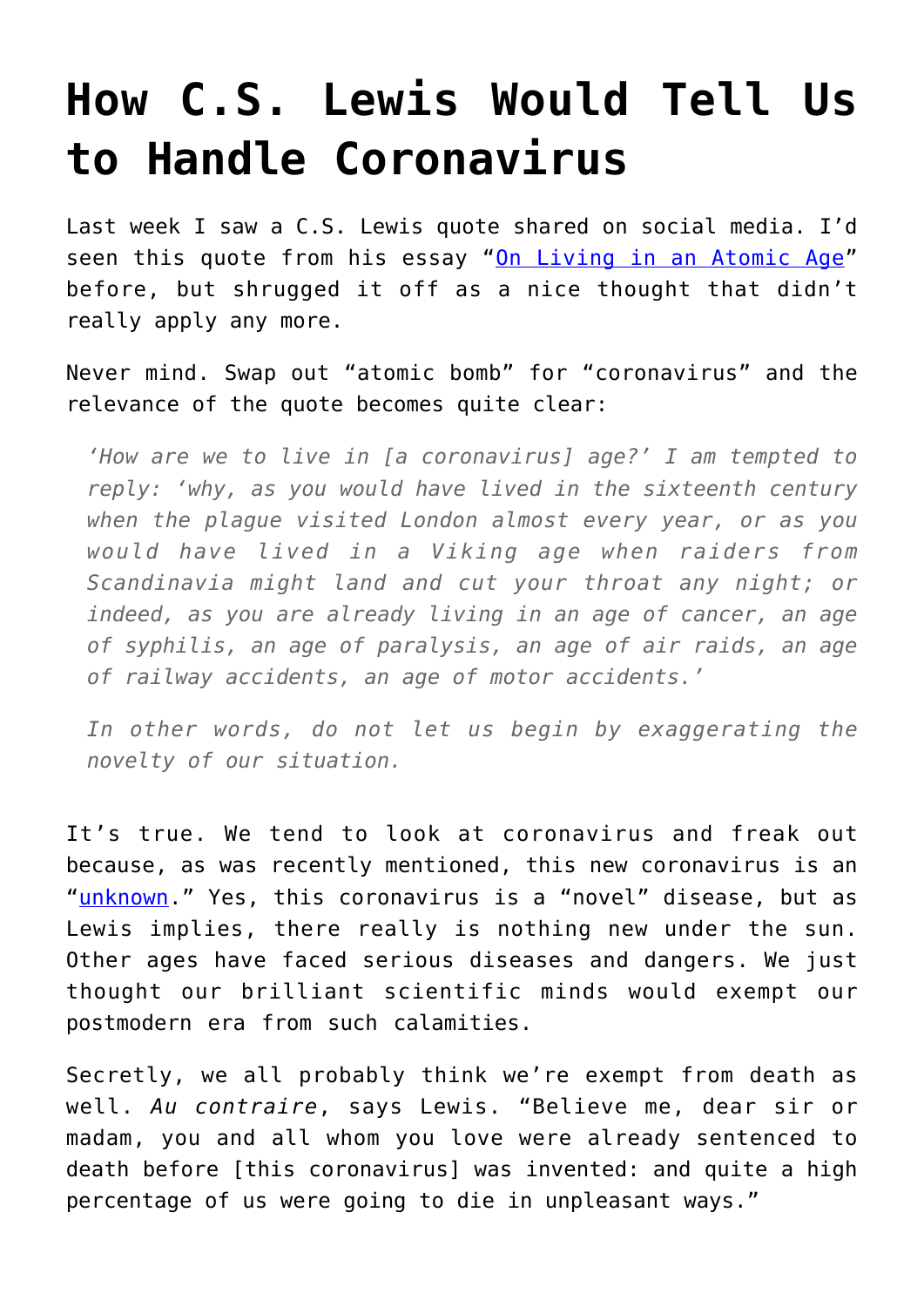So how do we deal with the current crisis? "The first action to be taken is to pull ourselves together," Lewis explains. Sage advice. Take a deep breath and don't panic. But after that, what?

*If we are all going to be destroyed by [this coronavirus], let that [virus] when it comes find us doing sensible and human things – praying, working, teaching, reading, listening to music, bathing the children, playing tennis, chatting to our friends over a pint and a game of darts – not huddled together like frightened sheep and thinking about [this coronavirus]. They may break our bodies (a microbe can do that) but they need not dominate our minds.*

Granted, not all of these things perfectly apply to this new coronavirus. It is wise to follow the CDC's advice and practice some form of social distancing, but that social distancing doesn't have to end our lives!

In fact, I've begun to see a silver lining in the dark cloud of this coronavirus. For starters, it's striking at the heart of one of the largest complaints about postmodern society: busyness. With activities canceled, schools closing, and Americans working from home, we suddenly have a lot more time to be quiet and rest. Perhaps in that quiet and rest we'll have more time to think, and to re-evaluate our lives. Are we prioritizing important things that will last? Are we espousing the right ideas, or are we holding on to some that don't make much sense when we actually take time to quietly ponder them?

Another problem this coronavirus is alleviating is the dispersion of the family. Life before coronavirus tended to drive families in 10 different directions at once, leaving little time to spend just getting to know and support one another. Over the weekend, however, I began to see more families out walking around the neighborhood, trying to get out, but forced to spend time together. Will this time allow